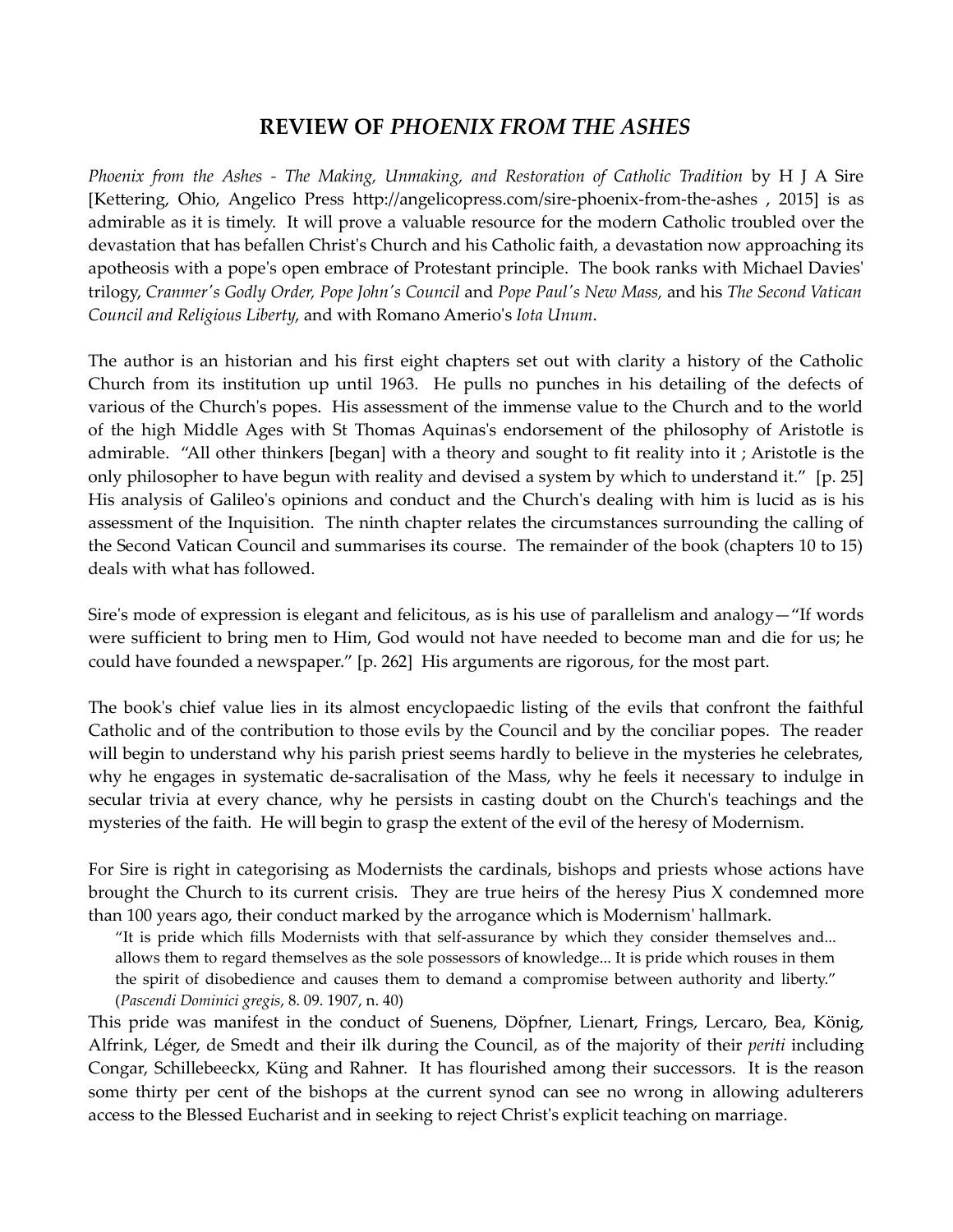In the forcefulness of his conclusions Sire is stronger than Davies—"[T]he Second Vatican Council was a betrayal of the Church's faith. Its consequences cannot be put right until that betrayal has been recognised and reversed." [p. 205] The Catholic faithful have been waiting for a commentator to say precisely that for the last fifty years.

Yet the book is not without its shortcomings. Sire errs in his constant attribution to the Church of the defective conduct of her ministers, her popes and bishops, as in—"What the Church did before may have been inadequate, but what it has done in the past fifty years is worse than inadequate : it is the desertion of Christian teaching to no benefit whatsoever." [p. 170] The Church is the spotless Bride of Christ ; she is infallible—she does not err. Her ministers, in contrast, spend more time erring than in getting it right. It is to the great sorrow of the faithful that the Church is frequently condemned for the folly of her ministers, and that by those who ought to know better. Pope John Paul II was a prime offender. [cf. p. 158]

Sire's treatment of the defects of Dignitatis Humanae suffers from nescience of the distinctions respecting human freedom outlined by Leo XIII in the most important of his encyclicals, Libertas praestantissimum (20. 6. 1888). He argues :

"Among the many incoherences of the Declaration on Religious Liberty, the most patent is that of holding that its teaching is compatible with Catholic tradition. It is clear that a duty to tolerate other religions contradicts what the Church has always believed...

"It requires unusual dishonesty of thought to elude the direct contradiction between the teaching of Pius IX [in Quanta Cura, 8. 12. 1864] and that of the Second Vatican Council, but a number of attempts have been made to do so...

"[W]e may... ask by what right Catholics can be expected to prefer [the principle in Dignitatis Humanae] over the authoritative condemnation of Pope Pius IX. Neither formal authority... nor accepted principles of doctrine suggest any such right. One may therefore say that the official policy, followed for the past forty years, of requiring traditionalists to assent to the Declaration on Religious Liberty ranks as one of the many abuses of authority with which the Modernist religion of the Second Vatican Council has been imposed." [pp. 346, 347 & 348]

While these judgements are true, they concede to *Dignitatis Humanae* the Church's authority. But that document has no authority if it be accepted that Vatican II was not an ecumenical council. Moreover, he ignores the fact that the evil effects of the 'Declaration' have fallen not only on 'traditionalists', but on all Catholics.

Had he demonstrated a better knowledge of Leo XIII's encyclicals, notably of Humanum Genus (20. 4. 1884), Praeclara Gratulationis Publicae (20. 6. 1894), Dall'alto Dell'apostolico Seggio (15. 10. 1890 and Inimica Vis (8. 12. 1892), Sire would have seen that many of the Council's determinations reflected Masonic protocols and demonstrated Masonic influence, consistent with Leo's teaching that—

"no matter how great may be men's cleverness in concealment and their experience in lying, it is impossible to prevent the effects of any cause from showing in some way the intrinsic nature of the cause whence they come. "A good tree cannot produce bad fruit, nor a bad tree produce good fruit." [Matt. 7: 18] Now, the Masonic sect produces fruits that are pernicious and of the bitterest savour. " (Humanum Genus, n. 10)

The author is, to the mind of this commentator, too forgiving of the defects of John XXIII. He deals lightly with that pope's act of folly in calling a Council without a valid reason [p. 180]. He neglects to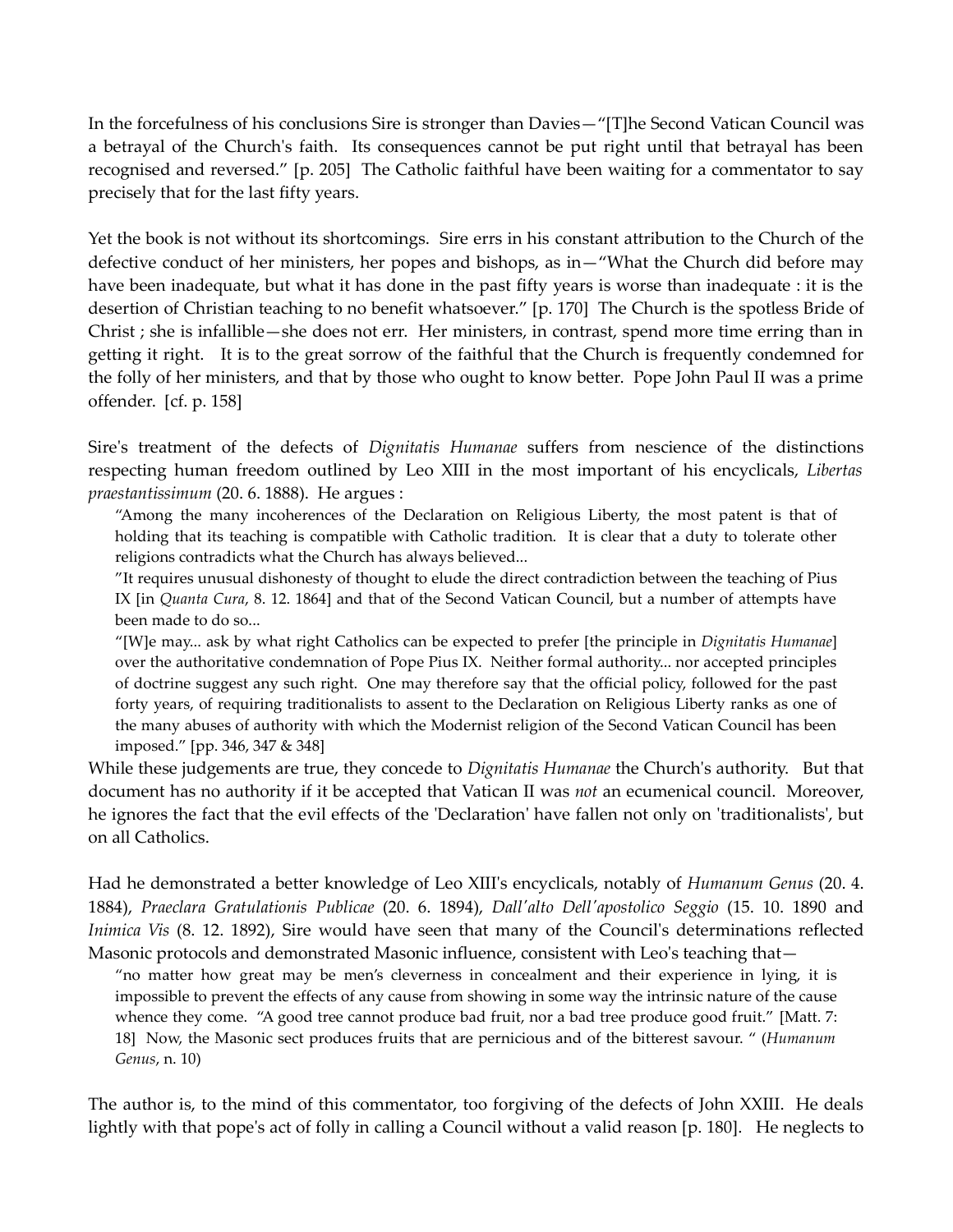mention John XXIII's *Opening Speech* to the Council Fathers with its garrulous content and it's confusion of indulgence with mercy. Nor does he refer to the evil effects that have flowed, the refusal by his successors to exercise the Church's disciplinary powers for the good of the faithful.

He mentions with favour Veterum Sapientia, John XXIII's apostolic constitution on the promotion of study of Latin in the Church's teaching and liturgy, and praises the pope for issuing it, but he fails to mention that his neglect to enforce it rendered the document a dead letter from the outset. Sire is stronger, however,when he criticises John XXIII for allowing three years' exhaustive preparation for the Council based on opinions from the whole world to be discarded at the instigation of "a minority of European radicals". And who could disagree with his judgement that the bungling "of John XXIII inflicted a wound on the Church from which it will take centuries to recover" [p. 182] ?

He is scathing in his criticism of Paul VI for his oversight of the destruction of the Church's liturgy and practice, remarking how the innovations that the pope sanctioned followed the lead of Protestantism in exalting the verbal dimension of the liturgy and reducing the Mass "to a religion of preaching at people." [p. 262] He condemns the abuse of the altar effected by the innovators licensed by Paul VI. In their insistence on substituting for the altar a table, they facilitated the fashion of importing objects that had no place on an altar. "We have all seen altars on which the most prominent object is a microphone..." It will come as a surprise for many Catholics to learn that "[i]n the traditional liturgy as in the primitive Church, neither candles nor crucifix stand on the altar itself." [p. 263]

His study of Giovanni-Batista Montini, the man who became Pope Paul VI, is sobering. He mentions that Pius XII, even as he employed him and valued his service in the Curia, yet suspected Msgr Montini (p. 193). This understates the reality by several parasangs. Pius XII had prohibited his Vatican staff from dealing with the Russians. The Lutheran bishop of Upsala (Sweden), Yngue Torgny Brilioth, who held the Pius XII in high regard, informed him via an emissary that his orders had been contravened. The Pope was reluctant to give credence to the information until he received incontrovertible evidence that Montini had been corresponding with various Soviet agencies. As Pius XI before him, Pius XII had sent priests and bishops clandestinely into Russia to assist Catholics under Communist domination, the bishops to ordain men to the priesthood. Every one of them was arrested by the Russians, tortured and executed or sent to Siberia. A traitor was discovered in the Vatican, Aligheiro Tondi, S.J., one of Montini's advisers. On 30<sup>th</sup> August, 1954 Cardinal Ildebrando Schuster, the saintly Archbishop of Milan, died and Pius XII lost no time in appointing Montini as his replacement, but he declined to bestow on him a Cardinal's hat, the usual accompaniment of that post.

The relation of these events is supported by no less an authority than Alice von Hildebrand, wife of the celebrated Dietrich, as she told how her husband had sought in vain to get Paul VI to address the chaos descending on the Church.

Though Sire hints at a previous indiscretion of Msgr Montini while he was Archbishop of Milan, he does not go into details nor does he explore the possibility, as explaining the Pope's un-Catholic conduct thereafter, that this indiscretion may have placed him under Masonic control. Certain events occurred after John XXIII had elevated Montini to the Cardinalate. They concerned his attempt to bully Msgr Vicenzo Gremigni, the highly respected Bishop of Novara, who had been an adviser to Pius XII and was aware of the events surrounding Montini's demotion. Montini decided on a certain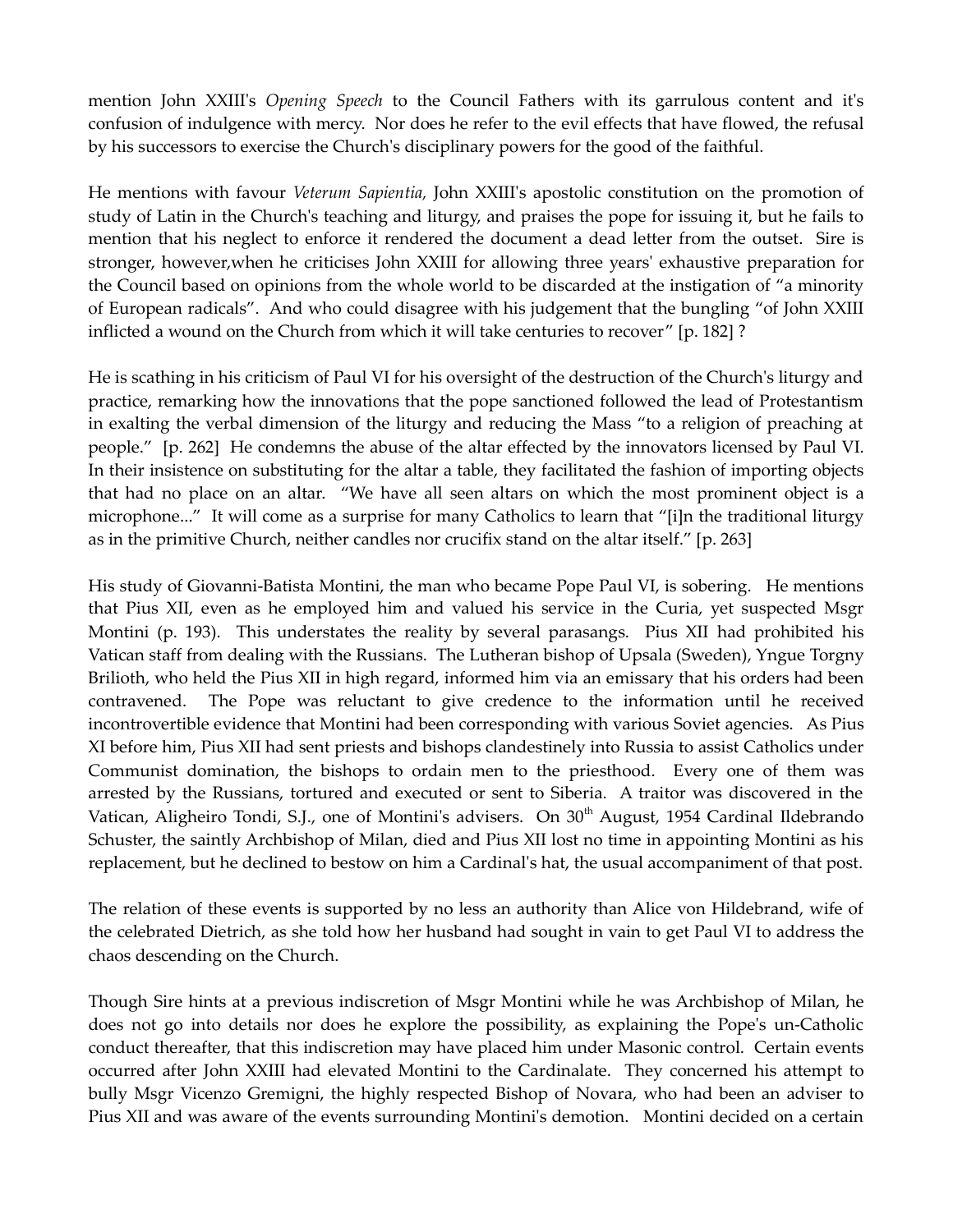course with respect to Il Popolo d'Italia, a well-established Catholic newspaper in Lombardy. Gremigni protested that such a decision ought not be made without consultation with the rest of the episcopate. Montini's response, a letter hand-delivered letter on January  $3<sup>rd</sup>$ , 1963, was reportedly so violent that Gremigni, who suffered heart problems, collapsed and died while reading it. Apprised of Gremigni's death, Montini went post-haste to recover the letter. An hour after midnight he called on Gremigni's young auxiliary bishop, Ugo Poletti, (appointed 21 July 1958). Poletti made excuses but the Archbishop would not be denied. Some hours went by, however, before Poletti handed him the letter. But the young bishop had taken a copy, and his progression through the ranks of the episcopacy to become progressively, Archbishop of Spoleto and, in 1973, Cardinal, are assessed as flowing from the hold he enjoyed over the Pope.

The reliability of this story might be classed as  $B$  2' on a scale of A 1 to C 3 because its authors (The Millenari') refused to identify themselves (Cf. Shroud of Secrecy, the Story of Corruption within the Vatican, Toronto, Canada, 1999, pp.137-8 ; transl. of Via col vento in Vaticano, Milano, 1999), yet circumstantial evidence lends it credence. It demonstrates how blackmail might have been used to constrain Paul VI's actions, particularly when one considers what followed.

For there is a third circumstance. Sire adverts to it on p. 368. On the death of Paul VI in August 1978, Albino Luciano was elected Pope by the assembled cardinals and took the names 'John Paul'. The new Pope was approached precipitately by a disaffected Mason, Italian journalist Mino Pecorelli, and provided with a list of some 100 names including those of Cardinals Villot, Casarolli, Suenens and Baggio, as evidence of the extent of Masonic infiltration of the Curia and the Church's higher ranks. One of the names on the list was Ugo Cardinal Poletti. The question for consideration is why Pecorelli should have chosen to make his revelations to Paul VI's successor, rather than to Paul VI. (Pecorelli was killed a few weeks later in a Rome street by a pair of assassins.)

Many will take the view that the most appalling action of Paul VI's pontificate was his betrayal of Cardinal Mindszenty [p. 379] which the Pope compounded by failing to see that there was a Church representative present at his burial. But that 'honour' belongs to his sycophantic address to the scrofulous General Assembly of the United Nations on  $5<sup>th</sup>$  October, 1965. There he formally abandoned the Church's constant teaching against 'religious liberty'—two months *prior to* the Council fathers' mindless Declaration—and submitted the Church of Christ and her dignity to the demands of the secular world. There could hardly be a better indicator that Paul VI was under Masonic control.

As one re-reads Sire's relation of the behaviour of Pope John Paul II in his October 1986 gathering of the leaders of the world's religions 'to pray for peace' at Assisi, with its objective breach of the First Commandment and his indulgence in religious syncretism, one can only wonder over the actions of Pope Benedict XVI and of Pope Francis in raising him to the Church's altars. Even if the best of lights is cast on this incident, that John Paul acted naively and with subjective ignorance of the enormity of what he was doing, such conduct ought *ipso facto* to have disqualified him as a candidate for beatification, let alone for canonisation. Not that this is the only defect in his papal behaviour.

It could similarly be argued that the chaos in the Church to which the decisions of John XXIII led ought to have disqualified *him* as a candidate for canonisation, and that the canonisation was not so much of John XXIII as of the revolution in the Church that he had instigated.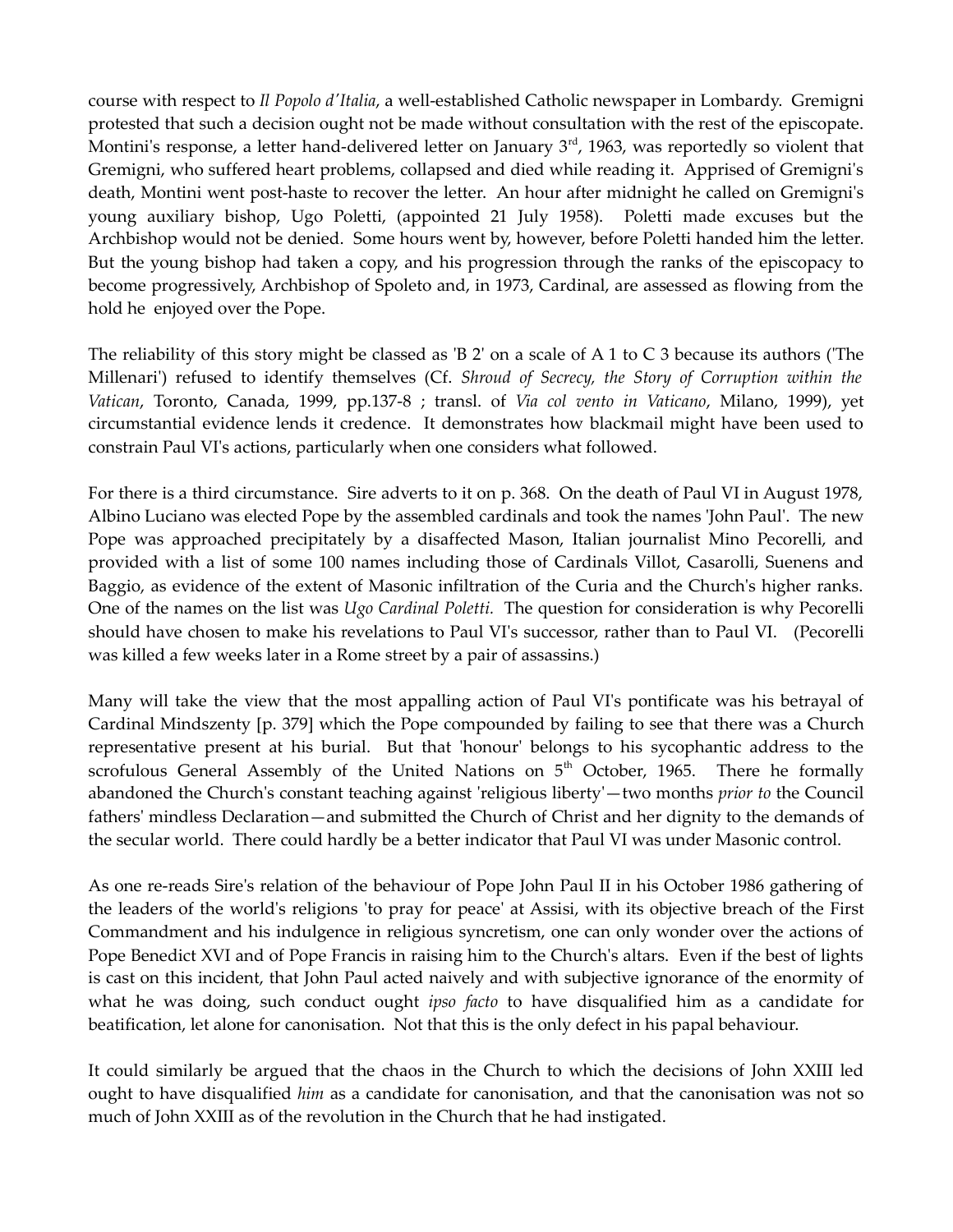And now Pope Francis is contemplating the canonisation of Paul VI. Notwithstanding the history related above, of which few in the Vatican can be ignorant, Pope John Paul II declared him 'Servant of God' on 18<sup>th</sup> March 1993, Pope Benedict XVI declared him 'Venerable' on 29<sup>th</sup> December 2012, and Pope Francis beatified him on  $19<sup>th</sup>$  October 2014. Sire's criticism of "the way... [in which] the authors of the conciliar revolution are... automatically cranked out as saints..." [p. 452], does not do justice to the scandals associated with these abuses of the Church's processes. They demonstrate the catastrophic effect of Pope John Paul's action, in 1983, of gutting the office of Promotor Fidei (the devil's advocate) of effective force. There is no officer now charged with raising objective facts against questionable assertions of sanctity in defence of the Church's rights, her holiness and dignity. The sensus fidei that those rights are sacrosanct has been lost in the enthusiasm for 'canonising' the conciliar errors. In this, as in so much that marks the ravaging of Christ's Church since Vatican II, we see the triumph of the subjective over the objective.

These abuses of principle by the conciliar popes must cast the gravest doubts on the theological opinion that invests their declarations of sanctity with infallibility. When sanity finally returns to the leadership of the Catholic Church, the pope charged with restoring the Church's dignity should lose no time in reinstating the office of *Promotor Fidei* and in appointing a commission of theologians and canon lawyers to review every beatification and canonisation that has taken place since 1983.

Sire criticises Vatican II comprehensively : "All previous councils of the Church had been called either to settle a doctrinal question or for pastoral reform... the Second Vatican Council was the only one in history called simply for the sake of holding a council, with no specific doctrinal or pastoral objects in view." [p. 180] He is right in insisting that "the validity of councils of the Church must be determined by objective theological rules..." [pp. 220-1], and that "[a] council of heretical tendency, whatever excuses may be made for it, can have no authority." [p. 218] But he could have gone further.

Two principles apply. The first, and fundamental, one involves the doctrine of causality. Formality follows on *finality : what something is is determined by the end for which it exists.* Since there was no objective reason, no end for the Church's good justifying it, the Second Vatican Council was not an ecumenical council—despite the insistence of every pope since John XXIII that it was. Michael Davies spoke to the point when he invoked Cardinal Manning on the ends of the ecumenical councils and in his citing of Cardinal Pallavicini, "to invoke a General Council, except when absolutely demanded by necessity, is to tempt God." (Pope John's Council, Kansas City, 1977, p. 3)

The second principle, going to the validity of any council's determinations, relies on the teaching of St Vincent of Lerins that the Catholic faith quod ubique quod semper quod ab omnibus creditum est. A doctrine is Catholic if it represents a genuine development of revealed principles laid down at the historical origins of the Church and preserved as part of the apostolic deposit of faith. (Cf. Romano Amerio, *Iota Unum*, transl. fr. 2<sup>nd</sup> Italian edition by Fr John Parsons, Kansas City, 1996, pp. 710-2) If it purports to alter that teaching it is not Catholic.

No Catholic is bound by any determination of the Second Vatican Council that departed from the Church's constant teaching. If, as we maintain, that it was not an ecumenical council, it follows too that the Council was incapable of producing any development of the Church's teaching, and any